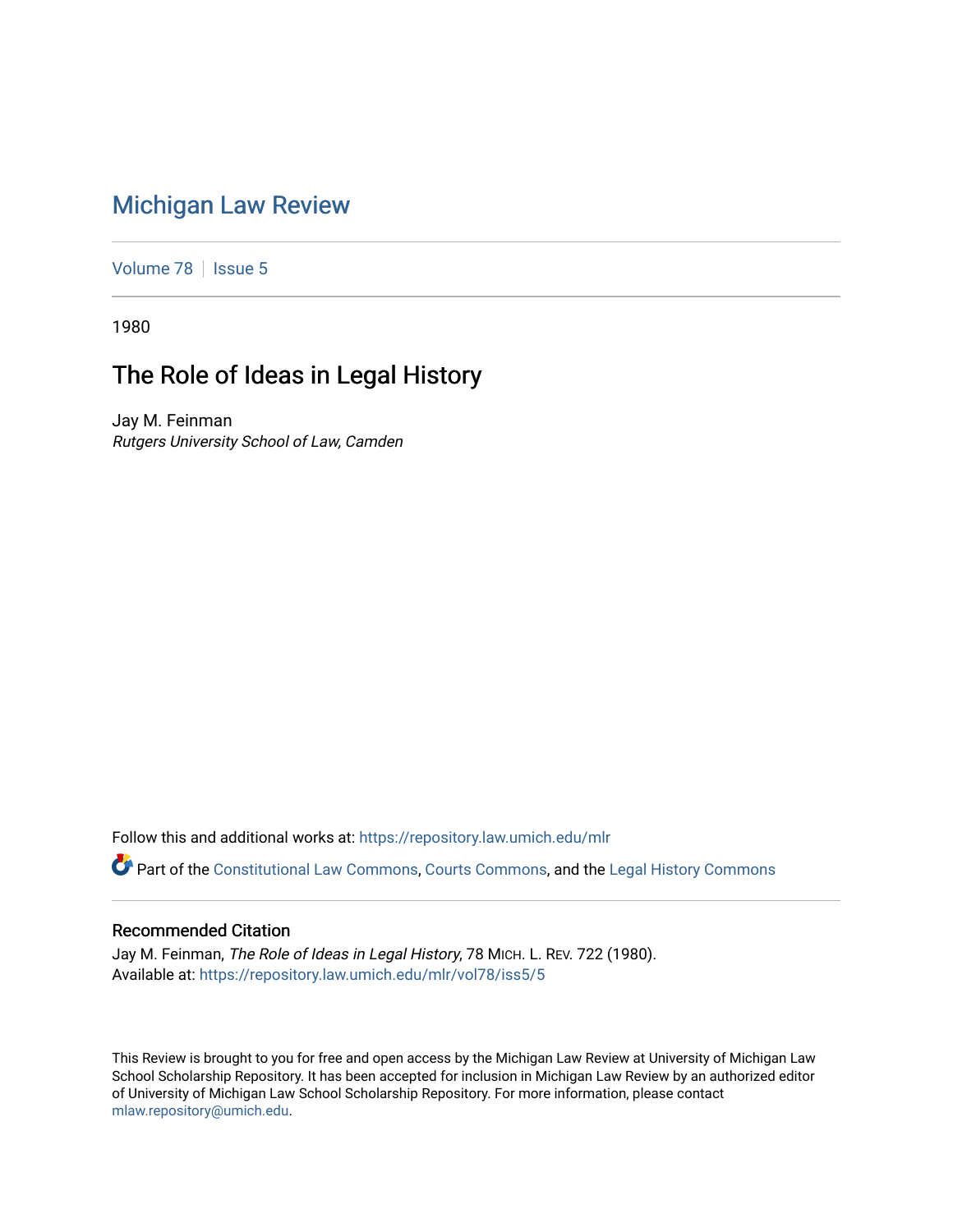## **THE ROLE OF IDEAS IN LEGAL HISTORY**

### *Jay M. Feinman\*t*

PATTERNS OF AMERICAN LEGAL THOUGHT. By *G. Edward White.* Indianapolis: Bobbs-Merrill Publishing Co. 1978. Pp. xix, 384. \$14.50.

During the past decade Professor G. Edward White has been among the most industrious tillers of the legal history vineyard. In *Patterns of American Legal Thought* he has gathered ten of his essays and organized them into thematic areas. The effort may seem presumptuous  $-$  publishing collected essays is an activity usually reserved for senior scholars  $-$  but the explosion of interest in legal history is so recent that White has achieved a measure of seniority at a relatively young age. Although the collection may not be necessary, it is convenient; several of the articles have been widely used and will now be more readily available. Moreover, the collection interestingly demonstrates the approach and growth of one scholar and raises (but does not answer) significant issues for legal historiography and, ultimately, for the legal system itself.

The essays in *Patterns* are organized to develop three themes in American law and legal history: (I) the importance of scholarly thought in shaping the course of substantive law; (2) the preeminent position of the judiciary; and (3) the significance of the Constitution and its exegesis by the Supreme Court. The themes represent White's research interests but do not pretend to define the scope of American legal history. Indeed, White seeks to compensate for what he sees as the dominance of economic and pluralist explanations of American law (pp. 16-17), just as those approaches sought to compensate for the almost exclusive study of the Supreme Court and aspects of technical doctrine. The limitation of scope is admirable, of course, though it makes this a more difficult book to review. Nevertheless, implicit in White's approach are propositions about historical causation and legal process. After reviewing briefly White's three themes I identify and comment on the most important of these propositions and describe an alternative set of propositions that I find more satisfying.

<sup>\*</sup> Associate Professor of Law, Rutgers University School of Law, Camden. B.A. 1972, American University; J.D. 1975, University of Chicago.-Ed.

<sup>&</sup>lt;sup>†</sup> I am grateful to Rand Rosenblatt for commenting on a draft of this review.

<sup>722</sup>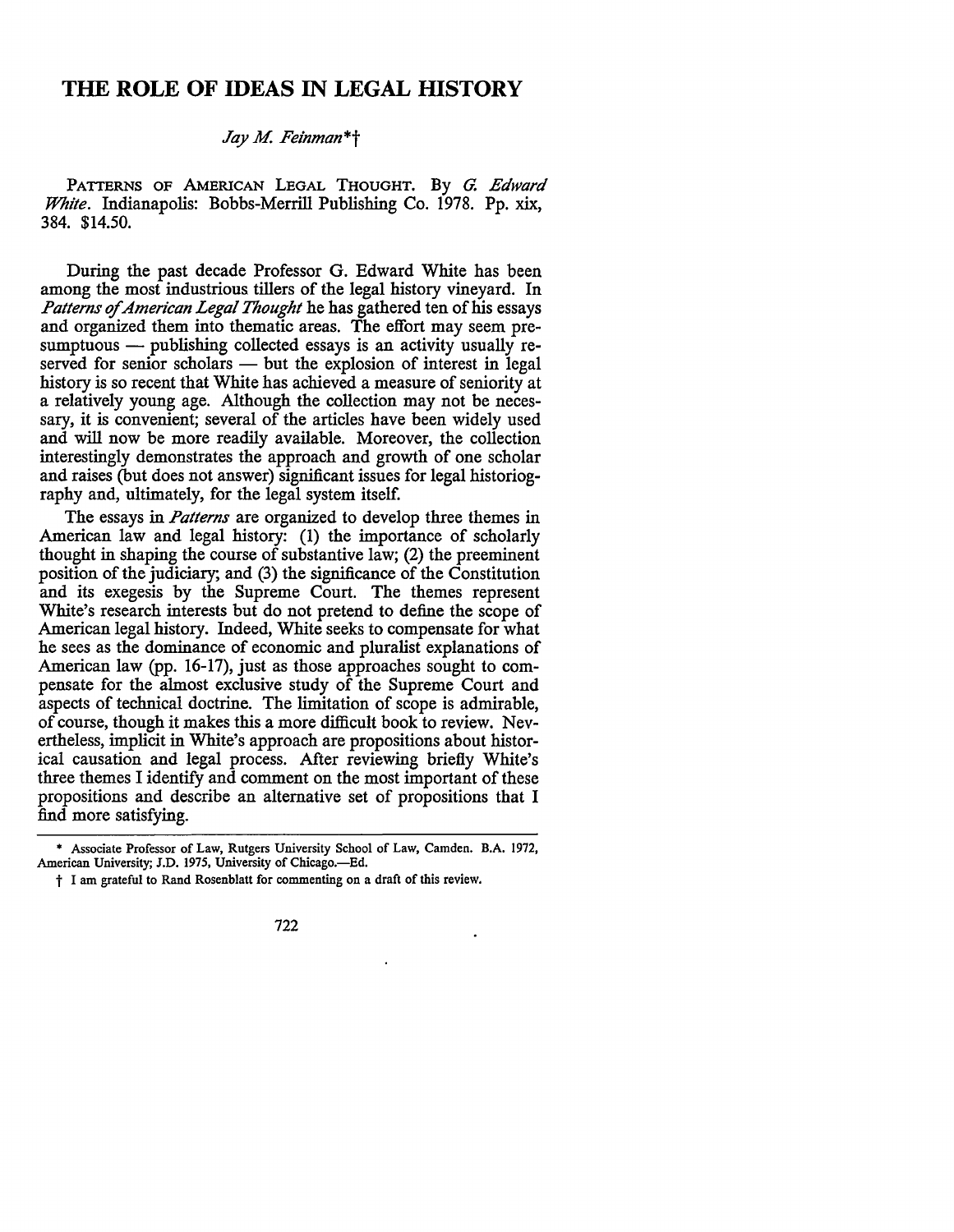#### I. THE PATTERNS

#### A. *Scholarly Thought*

White's principal field of interest is the intellectual history of American law. Three essays in *Patterns* explore the role of scholarly thought in two areas — twentieth century jurisprudence and the rise of tort law in the nineteenth century. As White acknowledges in his introduction, his conceptual approach changed between his earlier writings on the twentieth century and his current work on the origins of torts. White's earlier approach described a direct causal link between social phenomena and schools of jurisprudence, while his more recent work concedes the "extraordinarily complex and difficult to characterize" link between events and ideas (p. 97).

In two major essays originally published in the *Virginia Law Review*,<sup>1</sup> White traces the development of schools of American jurisprudence in the twentieth century and explores that development's origins in political phenomena. The dialectical evolution of schools of jurisprudence is a familiar tale today, in part because of White's work. The rigid, syllogistic analysis known as Mechanical Jurisprudence dominated legal thought at the end of the nineteenth century. Roscoe Pound elevated Holmes's critique of that school to the status of a new jurisprudential movement, which he dubbed "Sociological Jurisprudence" in 1907. Sociological Jurisprudence moved legal study away from pure technical analysis by incorporating the insights of the social sciences. By the time the move was firmly underway, however, the social sciences had shifted into new areas, notably behavioral studies. The legal scholars who adopted the new approach mounted an attack on Sociological Jurisprudence and created a new dominant school: American Legal Realism. By World War II, in tum, the moral relativism of Realism was itself a point of weakness, and a renewed emphasis on affirming underlying values and institutional competence gave rise to Process Jurisprudence,2 which would itself prove inadequate under the extraordinary pressures of the 1960s and the activism of the Warren Court.

According to White's account, the principal impetuses for the rise and fall of the successive jurisprudential movements lay outside the legal system, in political movements and events and in trends among American intellectuals. For example, Pound's Sociological Jurisprudence reflected two social hypotheses of Progressivism: the need for continuity in change and the utility of law in explicating shared so-

I. White, *From Sociological Jurisprudence to Realism: Jurisprudence and Social Change in Early Twentieth-Century America,* 58 VA. L. REV. 999 (1972); White, *The Evolution of Reasoned Elaboration: Jurisprudential Criticism and Social Change,* 59 VA. L. REV. 297 (1973).

<sup>2.</sup> In this essay White deals primarily with Reasoned Elaboration, a school of Supreme Court criticism which is "a particular canon" of Process Jurisprudence. G. WHITE, THE AMERICAN JUDICIAL TRADITION 404 n.2 (1976).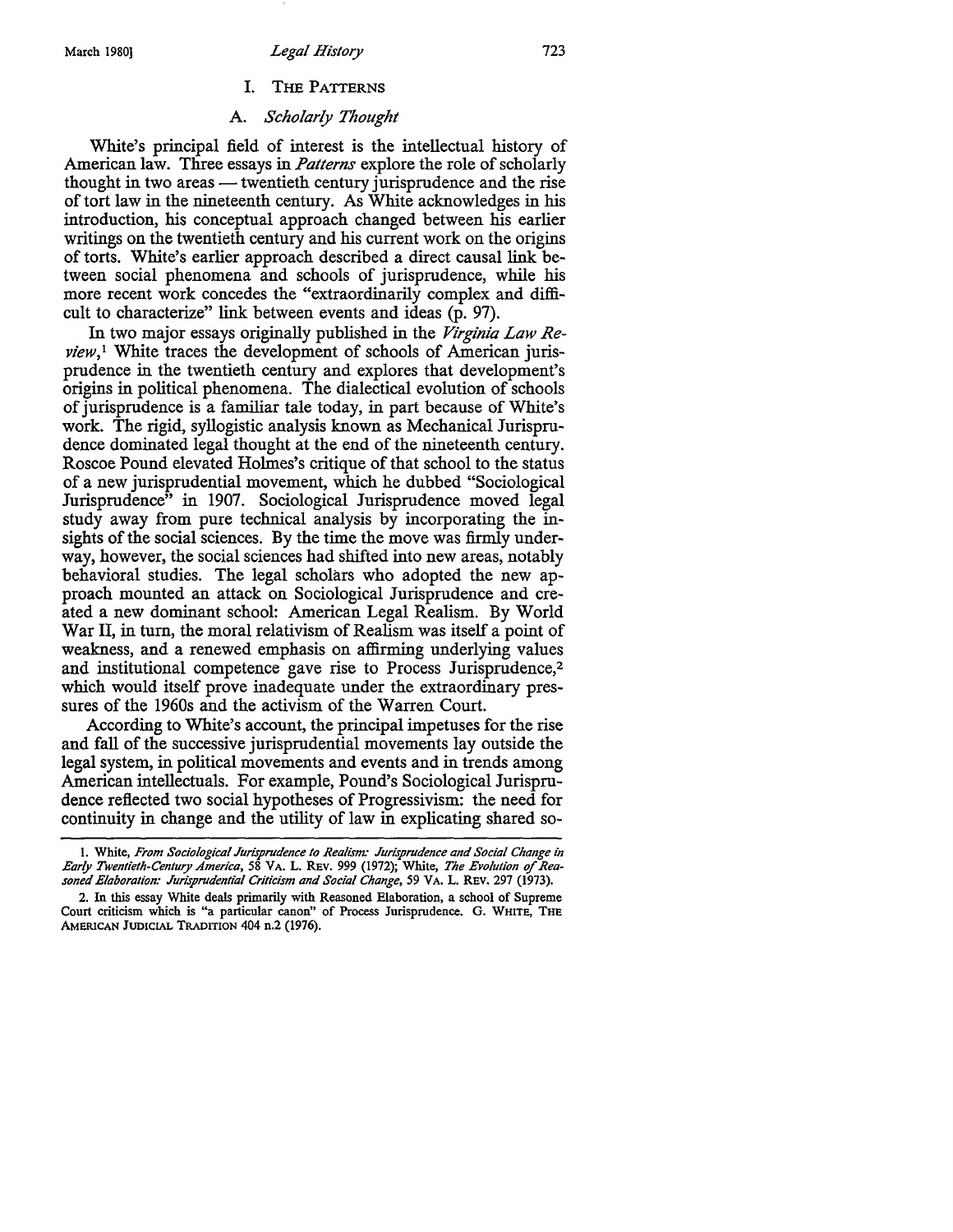cial values. As the optimism of the Progressive movement faded in the 1920s and the attention of Progressive social scientists shifted to the study of the human and national psyches, Sociological Jurisprudence was challenged by Realism,, a school reflective of the newer way of perceiving reality. White describes the social phenomena as directly generating approaches to social theory, including approaches to legal theory.

White's later essay on the origins of torts<sup>3</sup> presents a more complex picture of the interaction between social practice and law. As the traditional view has it, the law of negligence developed to deal with accident litigation in a newly industrialized economy without unduly burdening emergent industry.4 White regards the rise of the new type of accident as crucial, but only as grist for the intellectual mill of legal thinkers coincident with other developments in law and social thought.

Injury as a product of industrialization changed the typical tort case from one between persons in a close relation to each other to one between strangers. Suits between strangers encouraged a shift in the basis of liability from a specific unperformed duty to violation of a generalized standard of care. Violating such a standard of care was called negligence and became the basis for the tort cause of action.

But courts did not develop and adopt the negligence principle merely in response to the novelty of suits between strangers. Courts and scholars were attempting to develop broad principles of law for two other reasons. The first was internal; the demise of the writ system required not only procedural change but also a fundamental reorientation of legal thinking. While the writ system existed, it provided the law's conceptual basis; with its collapse, a new intellectual foundation, based on principles of substantive doctrine, had to be found. Negligence offered an organizing principle for the law of private wrongs. The second impetus to doctrinal organization came from the larger intellectual climate. Victorian intellectuals, recognizing the socially disintegrative capacity of material progress, strove to articulate general scientific principles with which to order the chaotic social universe. Legal scholars joined in the effort within their area of expertise, and two of those most taken with the conceptualist approach, Holmes and Nicholas St.John Green, made major contributions to the. development of torts as a unified field.

White's methodological emphasis in recounting the rise of tort

<sup>3.</sup> White, *The Intellectual Origins of Torts in America*, 88 YALE L.J. 671 (1977) (p. 163). This article has been supplemented by a later article, White, *The Impact of Legal Science on Tort Law,* 1880-1910, 78 CoLUM. L. REV. 213 (1978), and apparently both have been superseded by White's new book on the subject, TORT LAW IN AMERICA: AN INTELLECTUAL HIS-TORY (1980), which I have not considered for the purpose of this review.

<sup>4.</sup> E.g., L. FRIEDMAN, A HISTORY OF AMERICAN LAW 261-64, 409-17 (1973).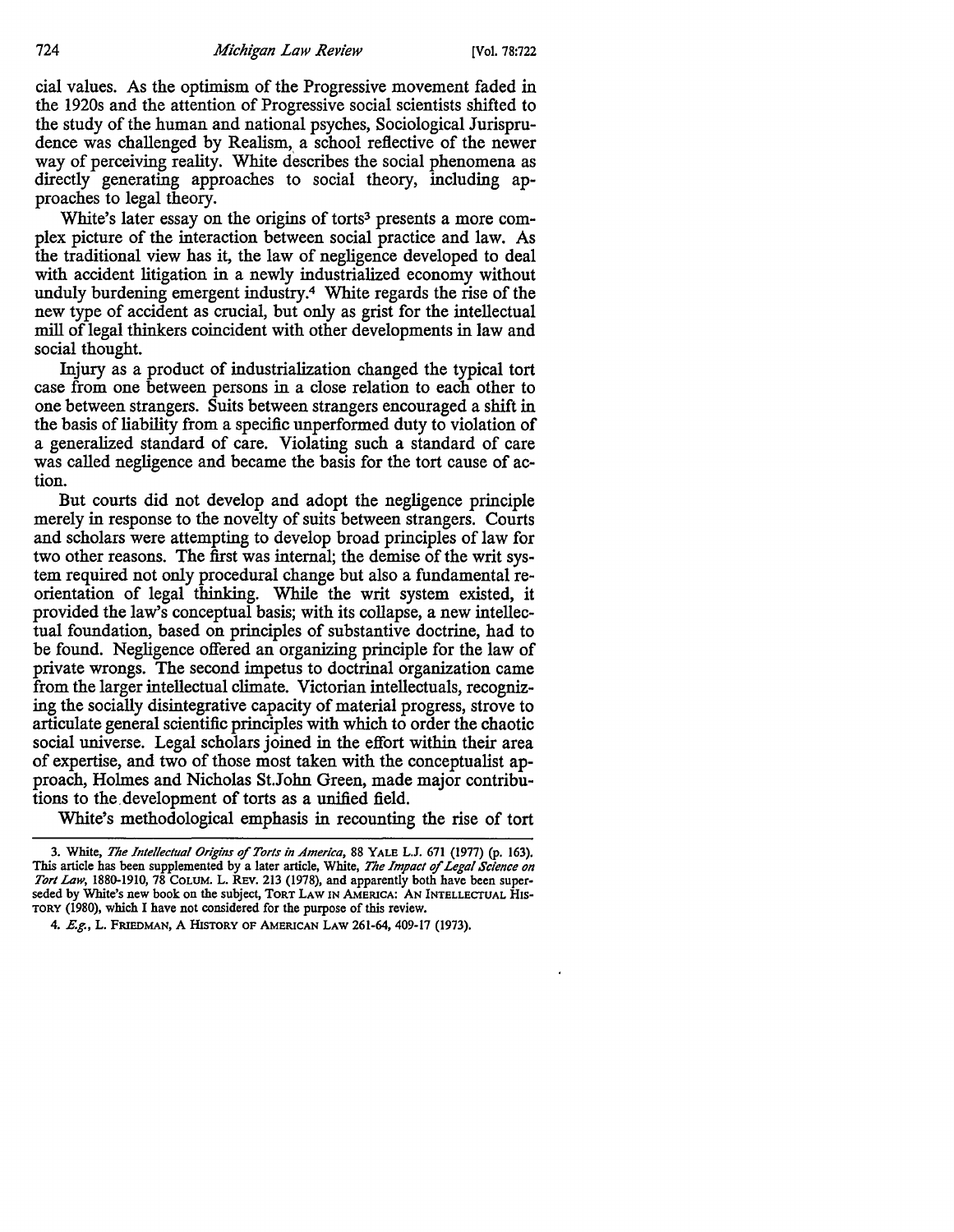law differs from his approach in discussing twentieth century jurisprudence, which he saw as a reflection of political and social events. In describing the rise of tort law, White portrays a much more complicated causal relation\_. Social and economic events provide the raw material for the legal system, but the raw material is shaped by intellectual conditions of the time. Describing the historical process becomes more difficult when a simple chain of causation is abandoned. In attempting to resolve the problem of causation in legal history White first emphasizes scholarly thought. He then proceeds to consider the preeminent position of the judiciary and the significance of constitutional principles.

#### B. *The Judiciary*

The two essays in White's chapter on the judiciary and the introductory chapter's essay on judicial opinions as historical sources are suggestive, but they lack the thematic unity of the chapter on legal scholarship. Each essay presents a different facet of the judicial role. In ''The Rise and Fall of Justice Holmes,"5 an essay closely related to the materials on scholarly thought, White describes the changes in intellectual and popular regard for the venerable Justice. In the essay on Brandeis's influences on administrative law,<sup>6</sup> White deals more directly with the extent of judicial influence on American law and raises again the problem of historical causation. His essay on judicial opinions7 summarizes his general thoughts on the judicial role and its position in the model of causation. Since White has written extensively on "the American judicial tradition" in his book of that name,8 *Patterns* cannot adequately express White's views on the judiciary without duplicating his other work. These three essays merely underscore his "conviction that significant contributions to American legal thought have been made by holders of judgeships, particularly at the appellate levels" (p. 193). That prosaic belief hardly seems worth the space devoted to it, but the essays are interesting nevertheless.

Justice Holmes is perhaps the outstanding figure in American legal history. White examines the public and professional regard for Holmes as Boston Brahmin, as ideologue, and as judicial stylist, from his emergence as a preeminent thinker with the publication of *The Common Law* in 1881 to the present. The essay is only in minor part about Holmes, drawing the familiar complex, somewhat pa-

<sup>5. 39</sup> U. CHI. L. REv. 51 (1971) (p. 194).

<sup>6.</sup> White, *A/localing Power Between Agencies and Courts: The Legacy of Justice Brandeis,*  1974 DUKE L.J. 195.

<sup>7.</sup> White, *The Appellate Opinion as Historical Source Material,* 1 J. INTERDIS. HIST. 491 (1971) (p. 74).

<sup>8.</sup> THE AMERICAN JUDICIAL TRADITION, *supra* note 2.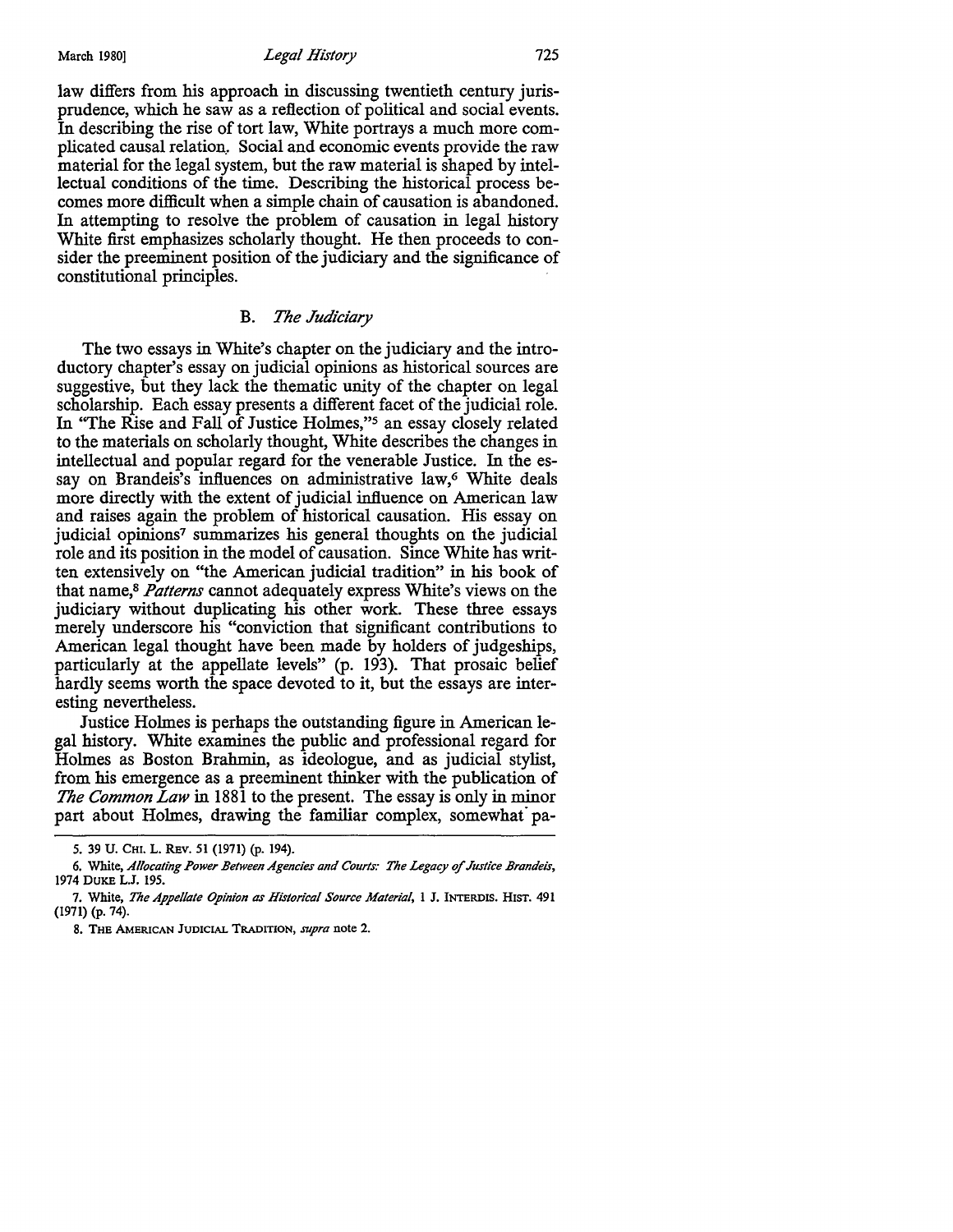726 *Michigan Law Review* [Vol. 78:722

thetic picture of intellectual radical turned proto-nihilist.9 It is also only incidentally about the judiciary; Holmes achieved his importance because he served in important judicial positions, but by itself that is hardly a point of great significance. The essay mostly complements White's work on twentieth century jurisprudence, describing the changing perception of Holmes by successive groups of intellectuals. It conveys a general impression similar to that left from the essays on scholarly thought: that political and social events shape intellectual paradigms, and those paradigms then organize social and historical reality for their adherents. Thus each successive school found in Holmes the positive or negative characteristics that best confirmed its belief structure.

Justice Brandeis receives more direct treatment in the essay discussing the influence of his opinions in shaping the field of administrative law. The article adds to White's methodological calculus the role important judges play in shaping the law. By the time of Brandeis's appointment to the Supreme Court in 1916, a comprehensive scheme of governmental regulation of industrial and financial activity had been put in place, but there remained to be developed a body of law that would define the limits of agency power and the role of legislative delegation and judicial supervision. White suggests that Brandeis directed administrative law toward the allocative approach, which emphasizes the distribution of power between agencies and courts, rather than the approach of the creators of the administrative system, which emphasized the issues of delegation and national uniformity.

In terms of historical causation, White perceives Brandeis as acting in an authoritative but scholarly role. Brandeis did not, by strength of conviction or logic, single-handedly shape the development of administrative law. His legal views, growing out of his political orientation, became persuasive to his Supreme Court colleagues and others in large part because of the evolving contemporary experience with administrative bodies. By historical coincidence Brandeis was in a position of authority when his analysis was regarded as helpful in deciding issues arising out of a new reality. So the judge's role, like the scholar's, is to present a perceptual framework in which to organize social experience, though at times the judge may be more successful in doing so because of the greater authority of his opinions.10

White's essay on judicial opinions as historical sources pictures

<sup>9.</sup> *See* G. GILMORE, THE AGES OF AMERICAN LAW 48-50 (1977).

<sup>10.</sup> The perceptual framework is important but not determinative. Political, economic, and social phenomena were primarily responsible for the rise of the administrative state; judicial opinions had only a limited effect on the governmental response to these phenomena, *See*  notes\_ 25-31 *infra* and accompanying text.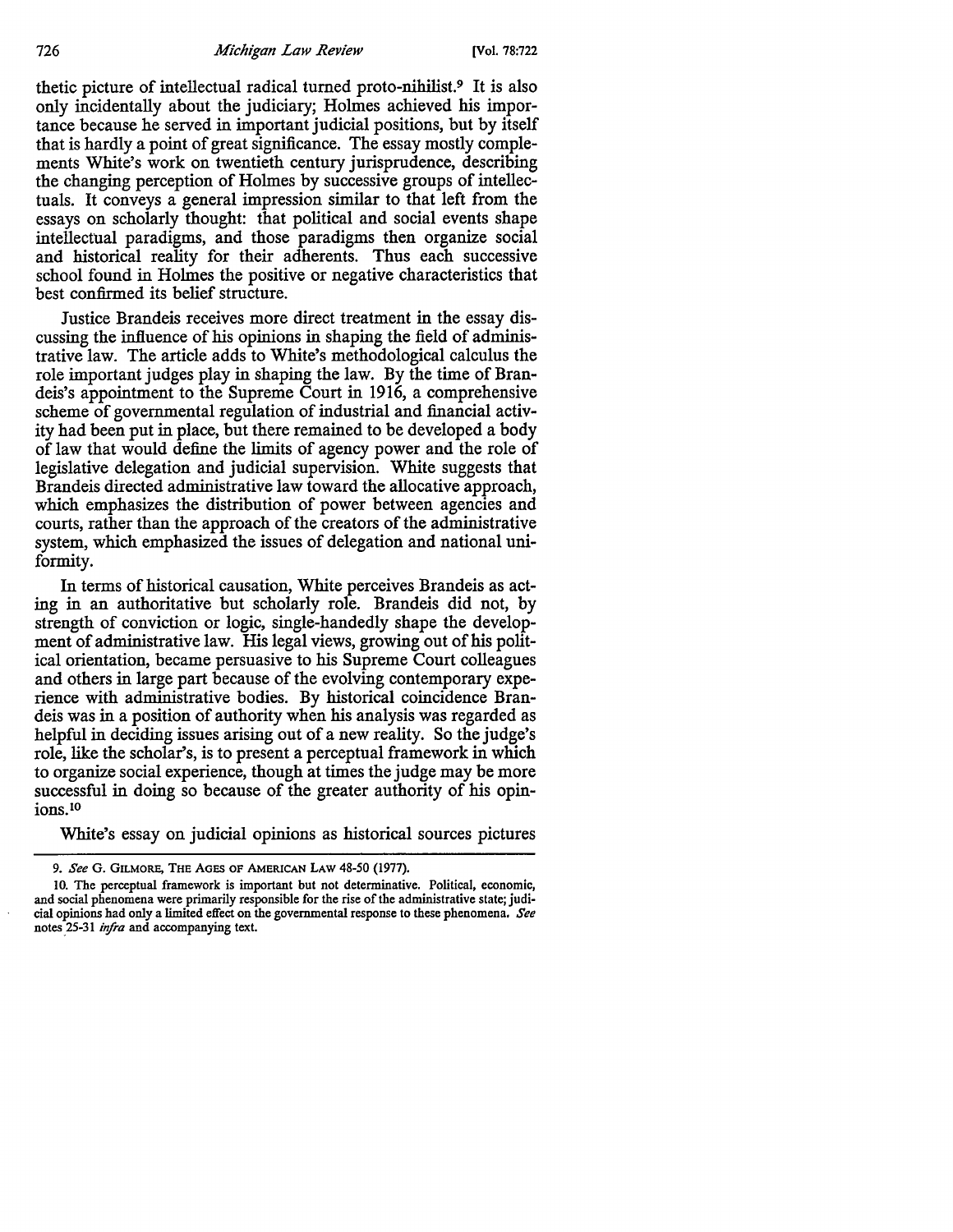judges as subject to institutional and role constraints but able to express their political and social inclinations. Thus he suggests a historical method that first identifies a judicial ratiocinative style common to a period and then correlates the style and its social assumptions with modes of discourse in other disciplines, values of political and social movements, and prevailing cultural attitudes. White illustrates the method with *MacPherson v. Buick Motor Co.* <sup>11</sup> Justice Cardozo's opinion in *MacPherson* reflected the Progressive ideal of social reform with institutional continuity; the opinion changed the law of manufacturers' liability by purporting to reconcile, not overrule, precedents. Again, White describes legal thought as mirroring social and intellectual trends within the limits of the judicial office.<sup>12</sup>

#### C. *The Constitution*

White's chapter on the judiciary is less thematically coherent than his chapter on scholarly thought; the final chapter, on the Constitution, is less coherent still. The chapter consists of two articles, neither of which fulfills the Introduction's promise to discuss how the presence of a written fundamental law has distinguished the character of American law. The first essay,<sup>13</sup> a review of Richard Kluger's *Simple Justice*,<sup>14</sup> discusses the interaction between the Supreme Court and its publics, at least attempting to examine the complexity of legal process. The second piece, "Constitutional Protection for Personal Lifestyles" 15 (with J. Harvie Wilkinson, III), is a traditional, nonhistorical case analysis that seems to have been included simply to fill out the volume. It no more lends itself to historical discussion than any other representative of its genre. 16

Together the two essays speak little about the significance· of a written constitution. They do, however, remind us of familiar points about the Supreme Court's social role in proclaiming constitutional law. Let me summarize three points:

(1) The public perceives three divergent roles of the Supreme Court: The Court as "nine people," as "a branch of government," and as "the supreme law of the land" (p. 292). To maintain the validity of the higher roles and thereby to avoid the charge of arbitrari-

**<sup>11.</sup>** 217 **N.Y.** 382 (1916).

<sup>12.</sup> The interaction of institutional constraints and social ideology in shaping judicial decisions is emphasized by White in THE AMERICAN JUDICIAL TRADITION, *supra* note 2.

<sup>13.</sup> White, *The Supreme Court's Public and the Public's Supreme Court,* 52 VA. Q. REv. 370 (1976) (p. 290).

<sup>14.</sup> R. KLUGER, SIMPLE JUSTICE (1975).

<sup>15. 62</sup> CORNELL L. REV. 563 (1977) (p. 308).

<sup>16.</sup> For an analysis of the genre, see Tushnet, *Truth, Justice, and the American Way: An Interpretation of Public Law Scholarship in the Seventies, 57 TEXAS L. REV. 1307 (1979).*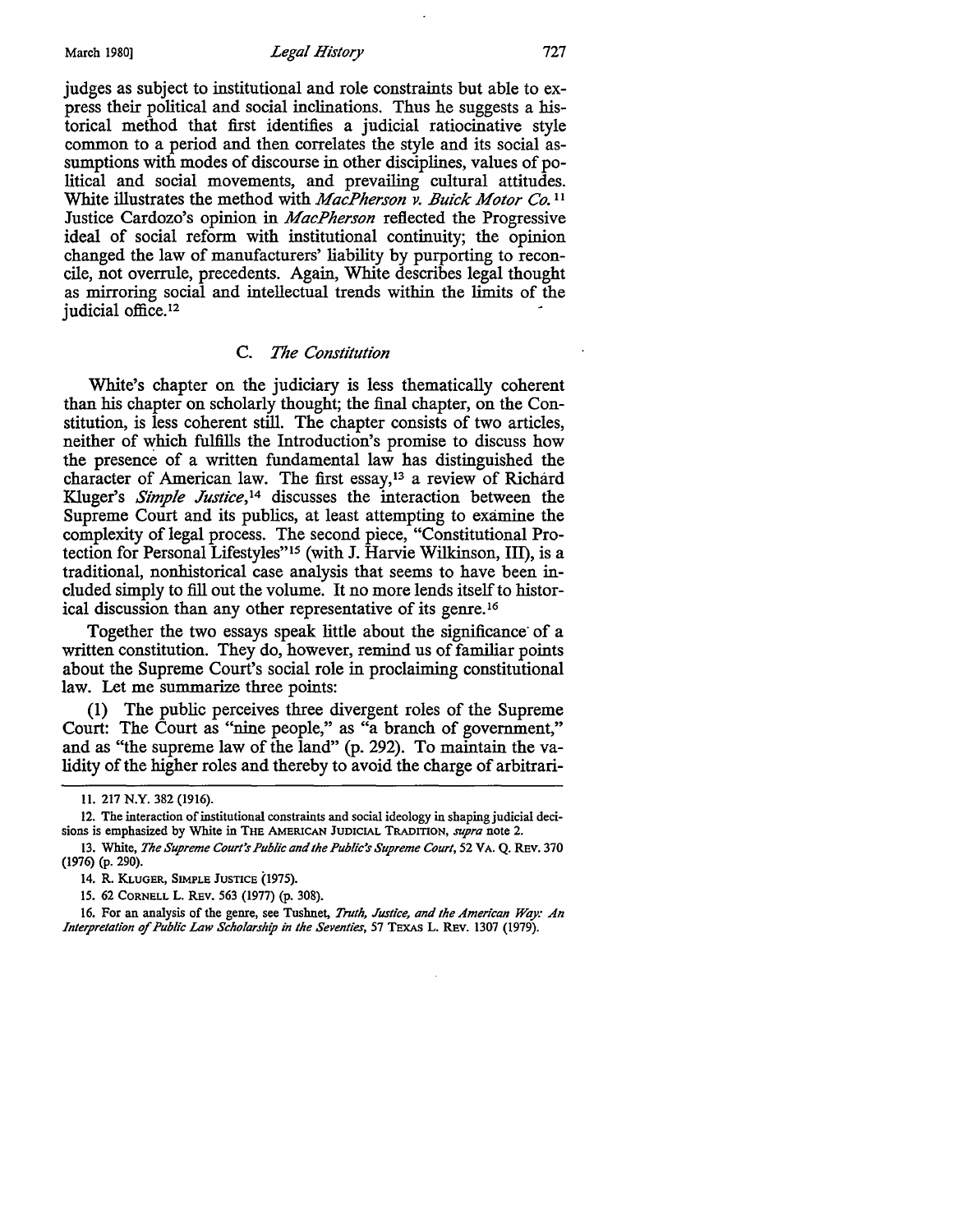ness, the Court must establish its legitimacy as a governing institution through the appearance of institutional continuity. To accomplish this, the Court primarily relies on adherence, real or professed, to a system of stare decisis and on appeals to fundamental values. The tension between roles is most acute when the Court overrules a precedent (as in *Brown v. Board of Education*<sup>17</sup>) or when it renders a decision not based on a specific constitutional protection (as in many of the "lifestyle" decisions. 18)

(2) Decisions of the Court both shape and are shaped by contemporary social values. The causal chain is very complicated. By selecting the cases it hears and decides, and by choosing to express its opinions in those cases broadly or narrowly, the Court has some control over the extent of its influence on social values. But the Court cannot render decisions that stray too far from widely held values; White and Wilkinson note that this fact limits the Court's power to protect individual freedom of lifestyle. Still, the Court's decisions may, as in *Brown,* lead public opinion and encourage certain values.

(3) The Supreme Court has three publics: the profession, the informed public, and the laity. In writing opinions (or attacking opinions in dissent) Justices must speak at different levels to reach different publics. With rare exceptions, of which *Brown* may be the most exceptional, Supreme Court decisions do not penetrate deeply into the public consciousness. When one does, the lay public and much of the informed public are probably aware only of the results and not the reasoning in the opinion. Thus the Court can play only a limited role in developing social values.

#### II. IDEAS AND THE PROBLEM OF CAUSATION

*Patterns* is not a book that needed to be published. As an anthology, it cannot provide a unified discussion of important aspects of American law; indeed, two of its three thematic chapters do no more than suggest the contours of their basic themes. Nevertheless, the work has an underlying motif; the problem of causation in legal history and, especially, ideas as causal or caused factors. This motif guides White's quest for an alternative to the dominant characterization of legal study as the study of the "law's operational significance for the institution of the market."<sup>19</sup> The effort to penetrate the problem of causation is important, for the problem is necessarily essential to any explanation of history. And White is not alone among historians in urging renewed attention to the role of ideas in the causal

<sup>17. 347</sup> U.S. 483 (1954).

<sup>18.</sup> E.g., Loving v. Virginia, 388 U.S. I (1967).

<sup>19.</sup> *Seep.* xviii (citing Hurst, *The Law in United States History,* 104 PROC. AM. PHIL, Soc. 518, 523 (1960)).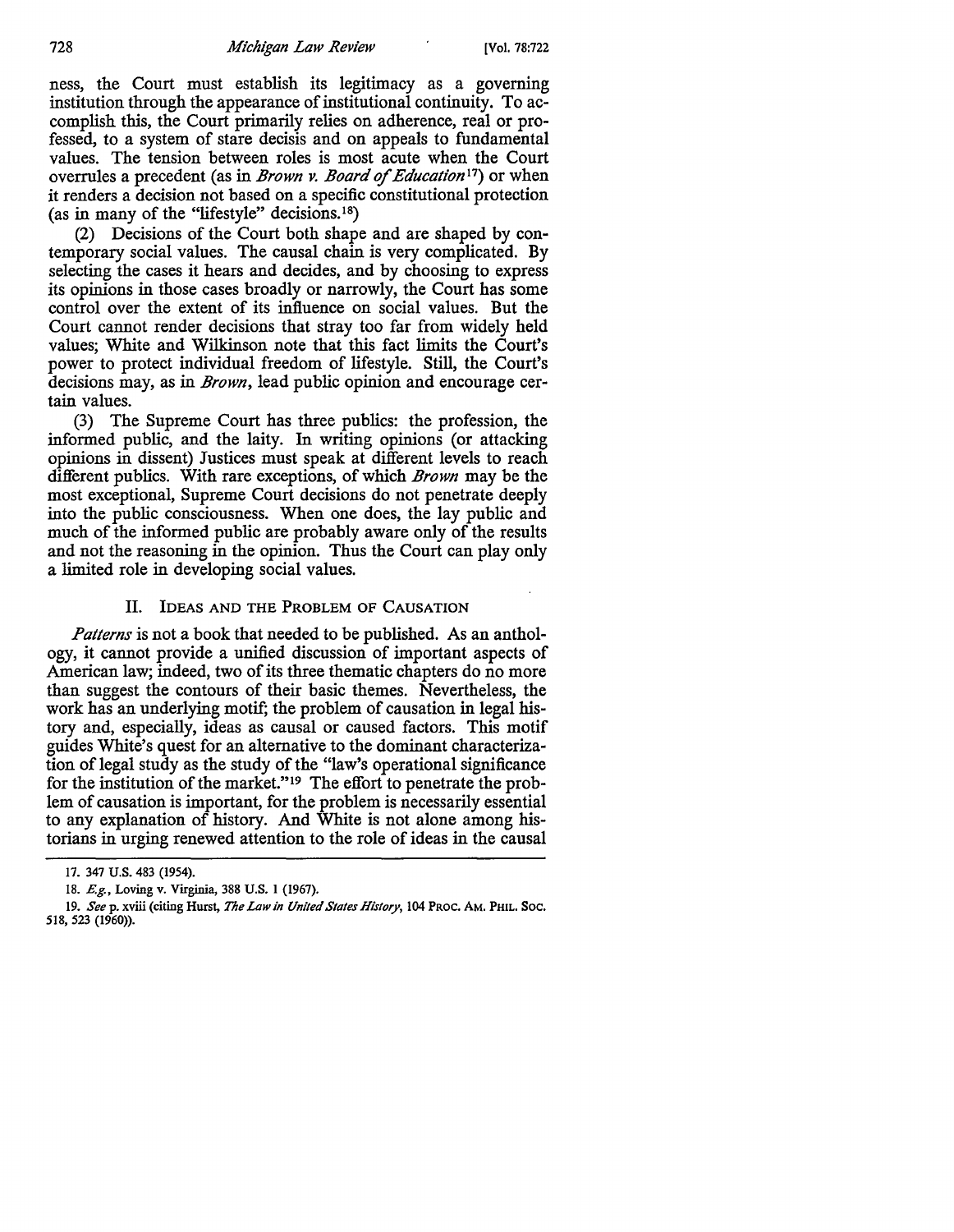chain; a large number of scholars arrayed all along the political spectrum have increasingly emphasized the importance of the legal system's intellectual aspects for resolving historical and contemporary problems.

*Patterns* presents three aspects of the role of ideas: the significance of nonauthoritative intellectual leaders, the significance of judges, and the significance of a unique body of justices responsible for interpreting a set of universal principles. The underlying issue is where each of these groups fits in the causal nexus that involves economic, political, and social forces; the public, elite groups, and the legal profession; and schools and principles of legal thought and aspects of technical legal doctrine. A growing body of literature explicitly addresses this issue, and it is implicitly explored in every major piece of writing on legal history and the legal system. This is not the place for a comprehensive survey of the various approaches to the issue. I think it would be helpful, however, to discuss some general approaches to the issue, to locate White's thinking within those approaches, to suggest some of the implications of each approach, and finally to comment on the validity of each approach and, therefore, on the contribution of *Patterns:* 

We can identify two schools of thought on the causal position of ideas. 20 Adherents of the orthodox approach to law and legal history21 regard ideas as primary in legal causation. Accordingly, scholars and judges, as the developers of legal ideas, are the key to legal causation. In this view, social reality is important only in providing the material that the legal system will shape. Historically this idealist school has taken two basic forms, one concerning itself only with autonomous, professional legal activity and the other emphasizing the functional role of law in shaping social behavior.

The second approach to the causal role of ideas contrasts strongly with functionalist idealism. If law is interrelated with social practice, then perhaps social practice is prior to law and not vice versa. Then legal form and content would largely reflect external forces in society, the origins of legal ideas could be identified outside the legal system, and the actions of scholars and judges would have little independent significance. A common form of this perspective is economic determinism, the belief that economic forces are directly

<sup>20.</sup> *See* Gordon, *Introduction: J. Willard Hurst and the Common Law Tradition in Ameri*can Legal Historiography, 10 L. & Socy. Rev. 9 (1975); Tushnet, Perspectives on the Develop*ment* of *American Law: A Critical Review* of *Lawrence Friedman's* •~ *History* of *American Law"* 1977 Wis. L. REv. 81; Gordon, *Some Thoughts on Legal Form and Social Practice in American Legal Historiography* (unpublished paper presented at the Second National Meeting, Conference on Critical Legal Studies, Nov. 11, 1978); Holt, Morton Horwitz and the Transfor*mation* of *American Legal History* (1979) (unpublished manuscript on file with the *Michigan Law Review).* 

<sup>21.</sup> *See* Gordon, *supra* note 20; Horwitz, *The Conservative Tradition in the Writing* of *American Legal History,* 17 AM. J. LEGAL HIST. 275 (1973).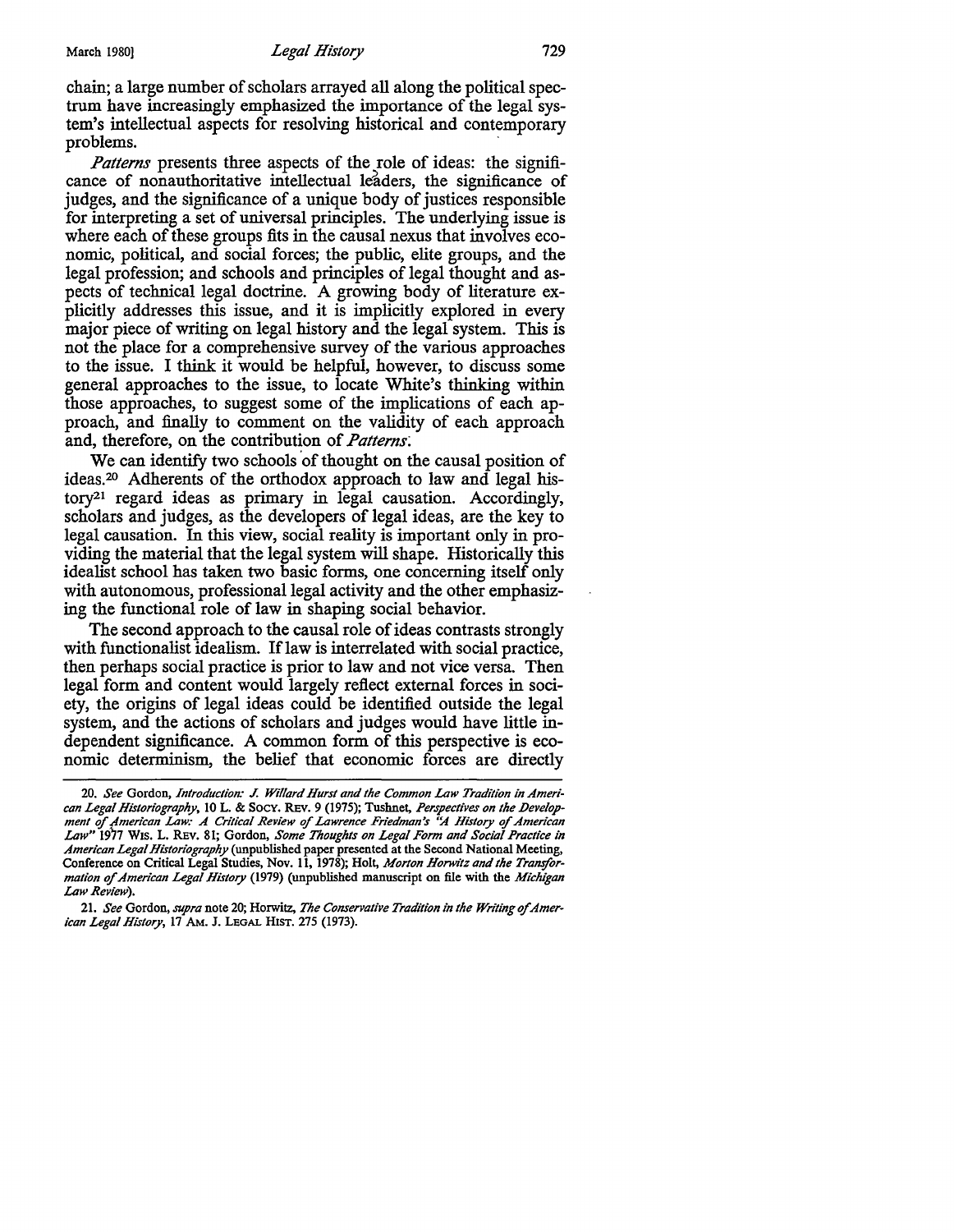correlated to legal practice. Economic determinism has a liberal variant, pluralist determinism, and a radical variant, quaintly called vulgar instrumental Marxism.

This description of idealism and determinism, two major approaches to the role of ideas in legal history, encompasses crudely but not too inaccurately much of the typical work in the discipline until the recent resurgence of activity. Presently the discipline is characterized by a diversity of fresh approaches to the issue of historical causation. The older traditions continue to thrive, but the work most important to the present discussion responds to the determinist mode in two quite different directions. One response is a sophisticated, qualified idealism that restores ideas to a major but not exclusive causal position; White is the leading member of this school. A second response, a radical approach derived largely from modem Marxist thinking, studies ideas, ideology, and consciousness in a materialist posture. By contrasting these two approaches, I hope to make clear my critique of White's work in light of my sympathy for the second approach.

White emphasizes two moving forces of legal history: institutional and doctrinal beliefs of the legal system, and larger cultural attitudes and movements in social thought. Institutional norms constrain the judge's authority, for example, by requiring judges to follow approved techniques such as formally rational decisionmaking and adherence to precedent. Judges filter these role constraints through their own social and political inclinations, which by and large reflect the social values generated by dominant intellectual patterns. Thus judicial law results from the interaction between ideas embodied in the legal system and ideas embodied in the culture.

An example may be helpful. White rejects the traditional hypothesis that the development of tort law "must be laid at the door of the industrial revolution";22 he favors a theory that internal and external intellectual forces raised a new system of law. In White's view, the new group of cases was mere context; the true causal forces were, internally, the necessity for a doctrinal recasting following the collapse of tort law's prior organizing principle (writ pleading) and, externally, the scientific, conceptual impulse among legal scholars that typified the reigning intellectual class.

I consider it important that White, perhaps *prima inter pares,* has drawn our attention again to the intellectual history of the law as a counterweight to the once prevalent pluralist determinism. However, because we still are in the early stages of the enterprise, criticism of White's theories is essential. Indeed, White invites such criticism:

<sup>22.</sup> L. FRIEDMAN, *supra* note 4, at 409. The traditional hypothesis has been criticized on other grounds. *See* Tushnet, *supra* note 20, at 89-91.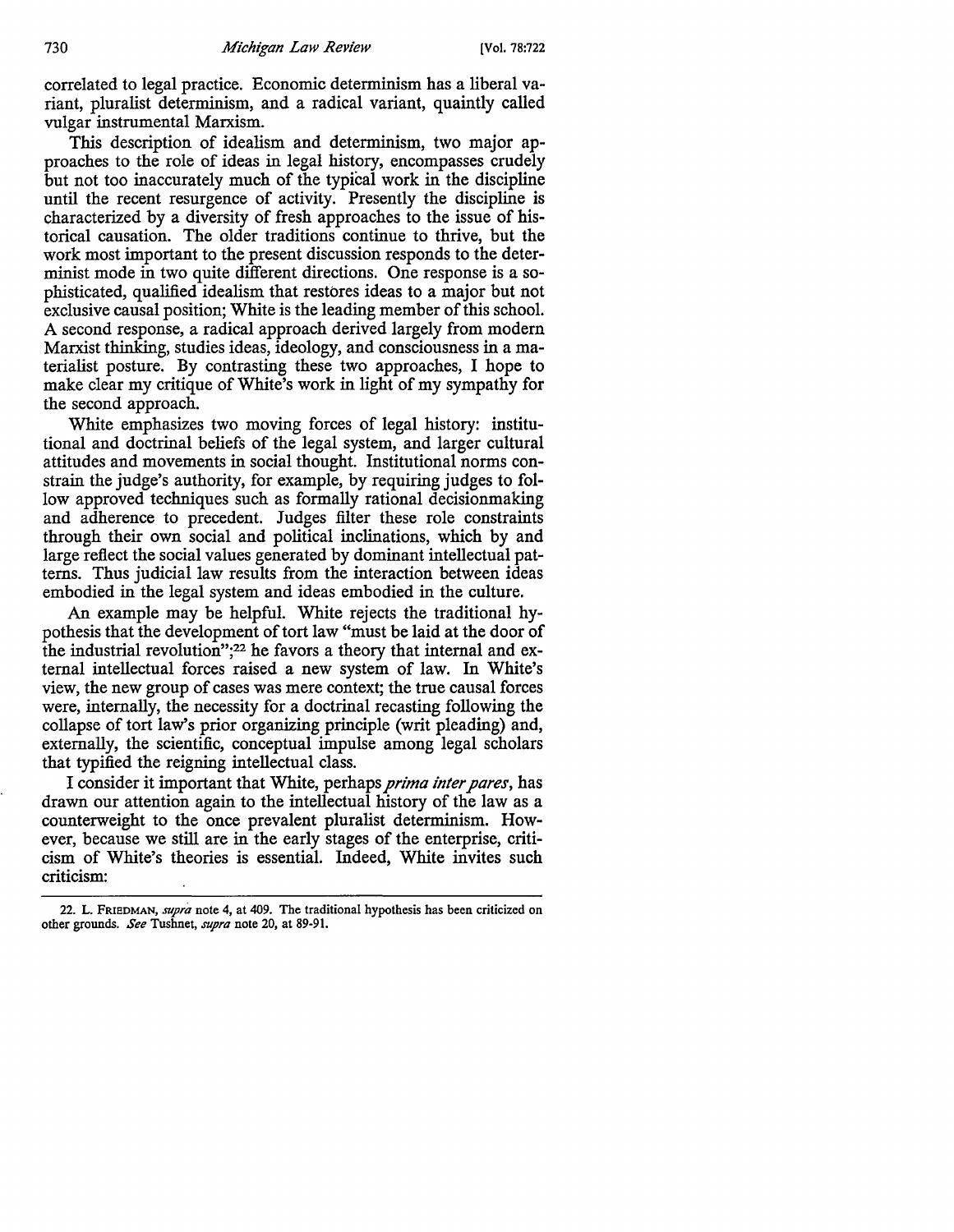It seems to me that the relationship between dominant ideas or values and "significant" events in the history of a profession is extraordinarily complex and difficult to characterize. Events cannot categorically be said to skew perceptions of events. Much more work and thought needs to be done, in my judgment, before a theory of the interaction of ideas and events in· the history of American legal thought can be proposed. [p. 97.]

I believe that White's questions are important ones, but the method by which he seeks the answers is unpromising.

White conveys an impression of social conditions as catalysts and ideas as powerful, quasi-independent forces moving in history. His is not a simple idealism, but it is, I think, idealism of some sort. Take again his conclusions in his two principal areas of study. White sees American tort law rising out of scientific conceptualism and the collapse of the writ system as those two forces converged in cases presented by the new industrial system, cases between strangers. But move back a step. What caused the collapse of the writ system, and what caused the emergence of conceptualism as a dominant intellectual force? White rejects the view that the writ system met its demise because of dissatisfaction with its obscure technicalities and because of the developing codification movement. He suggests instead that a social event, the enlargement of legal concerns in the expanding economy, spurred the dissatisfaction, for as writ pleading became more flexible and more complex, it also became less useful to lawyers as an intellectual organizing device.<sup>23</sup> Thus, like Ptolemaic astronomy, its complexity contributed to its rejection. In the mid-nineteenth century, complexity and an emphasis on discrete rather than general solutions were especially offensive to the movement toward scientism.

Where did that movement originate? Here White leaves us somewhat at sea. In the early part of the century, he tells us, American intellectuals held both synthetic and atomistic views of law and society, manifested in their acceptance of religious beliefs as an integrating force and in their awareness of the value of individual autonomy. After 1850, however, those beliefs were eroded by the recognition of the disintegrative and alienating power of material progress and the apparent irrelevance of earlier religious beliefs. But White explains the emergence of the Victorian ethos no further.

I suppose a principal reason for White's failure to explore the problem fully is the natural limit of the inquiry. Law review editors and readers would probably rebel  $-$  and rightly so  $-$  at an extended discussion of the origins of Victorianism in an article on tort law. Accordingly, White follows the accepted scholarly practice of

<sup>23.</sup> *Cf.* W. NELSON, AMERICANIZATION OF THE COMMON LAW 69-87 (1975).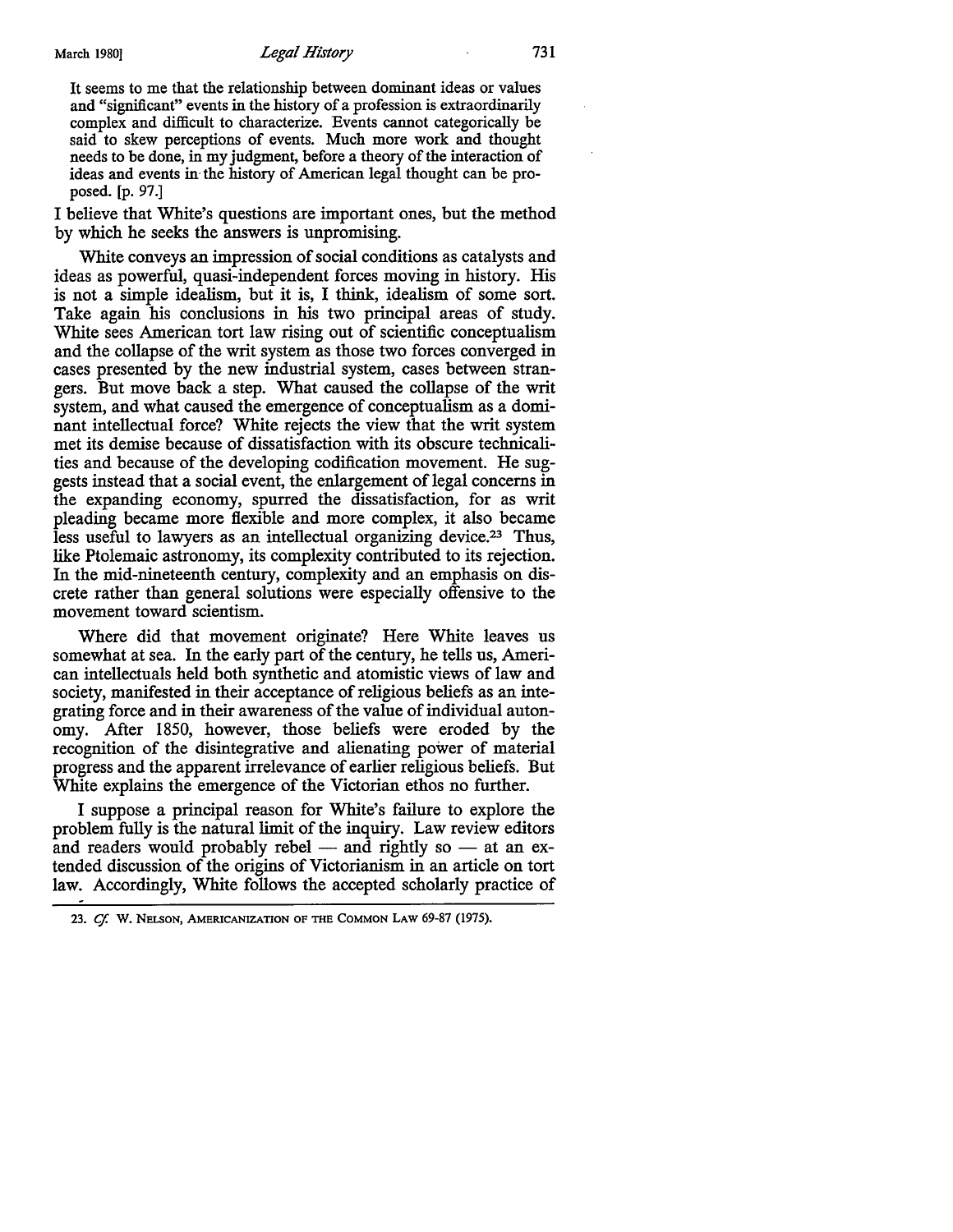incorporation by footnote (p. 168 n.19). But for our purposes the analysis must be extended to explicate its theoretical underpinings.

Before attempting that explication, let me state the second example. White describes Sociological Jurisprudence's attack on Mechanical Jurisprudence as the legal front in Progressivism's war on the intellectual and political beliefs of the late nineteenth century. Further on in the story, as the morality and optimism of Progressivism faded in the 1920s, the social sciences and then legal "science" shifted their attention, leading to the rise of American Legal Realism. Thus again we are pressed back to explaining the rise and decline of Progressivism.

These examples share an emphasis on intellectual processes in interpreting social phenomena. This is, of course, the essence of intellectual history. Given the sketchiness of the description, we can speculate that White is here using one of two possible causal theories. The first is a determinist mode in which, for example, the chaos of an expanding economy leads inexorably to an intellectual attempt to organize the chaos according to scientific principles. Yet neither White nor many others in the field would be likely to accept that approach. In the second, an idealist mode, ideas and congeries of belief are largely autonomous from social forces. Industrial capitalism does not produce Victorian conceptualism but creates a social environment to be understood by intellectuals. In attempting to understand the environment, they exercise independent powers of reason to revise or replace prior modes of thought. But how would an idealist say that a particular new intellectual *zeitgeist* is finally selected? If we reject determinism, two explanations remain. One is that people through reasoning evolve answers that are increasingly "correct." As a new situation is presented, they refine earlier ideas and beliefs, and their knowledge becomes more sophisticated. This position once dominated legal history and is still widely held. But given the complexity of historical experience I reject it, as I think White would, as inadequate. The other explanation is that the process is very complicated and subtle - perhaps incapable of accurate definition. At a theoretical level that may very well be true,<sup>24</sup> but we should not abandon all attempts at understanding just because total understanding is beyond our reach. Further insight can be gained by contrasting the idealist mode in general with another popular style of explanation, materialism.

There is a crucial but often distorted difference between materialism, the mode of analysis unique to Marxism, and economic determinism, which has liberal as well as radical variants.25 Unlike economic determinism, materialism acknowledges the influence of

<sup>24.</sup>\_ *See* R. UNGER, LAW IN MODERN SOCIETY 8-23, 245-62 (1976).

<sup>25.</sup> In the following discussion I make extensive use of Holt, *supra* note 20; Tushnet, *supra*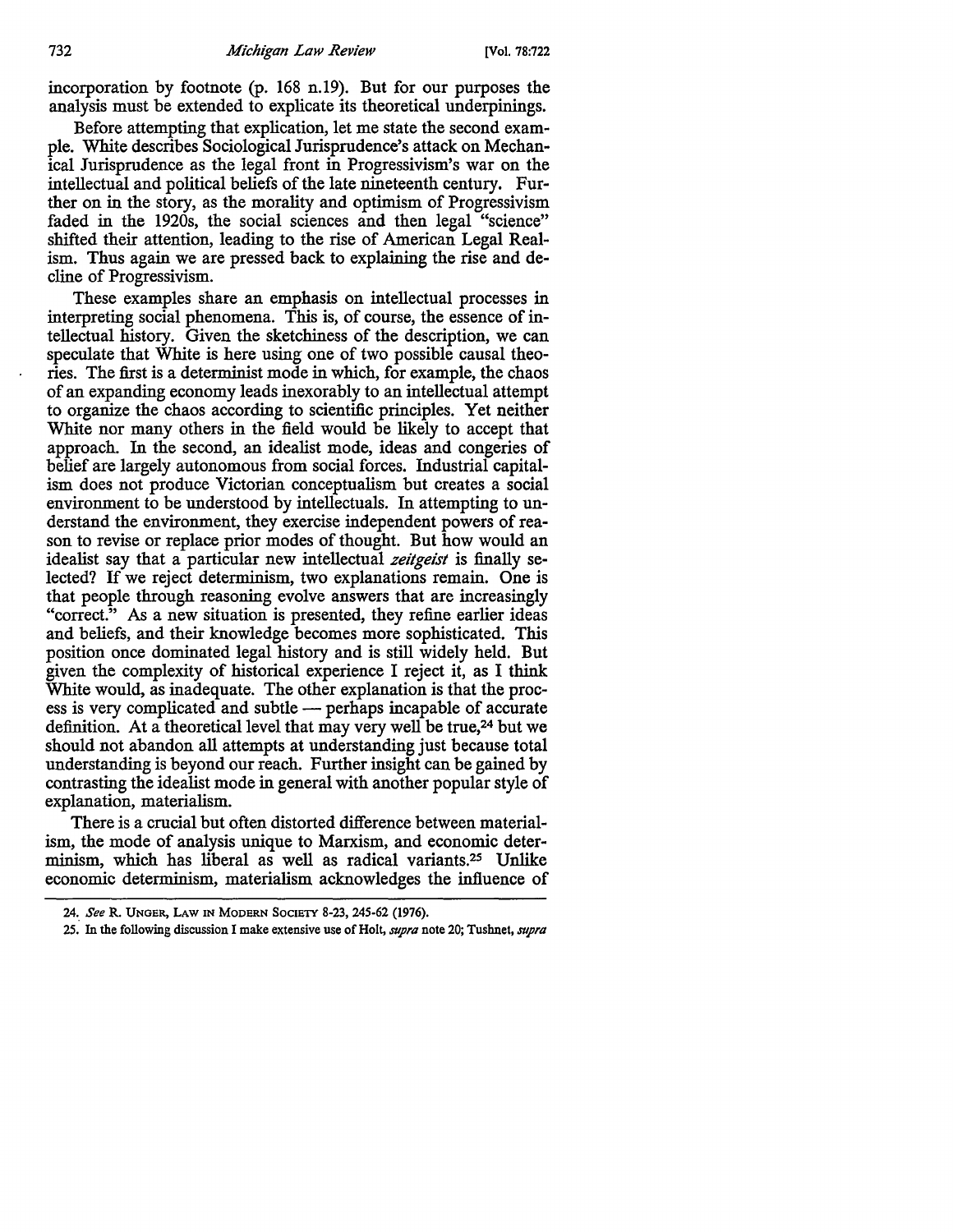intelligence and belief on history. Yet unlike idealism, materialism asserts the centrality of economic and social forces in history.

According to the materialist view of history, people seek to fulfill their needs, primary among which are physical needs, by interacting with others and developing technology. Collective activity, however, is not always harmonious; it sometimes leads to conflict over the use and control of the technologically available means of fulfillment ("means of production"). The relationship of these conflicts to the means of production generates social relations ("modes of production") in which those in control of the means of production naturally prefer to press their advantage at the expense of the subordinate group. The members of the oppressed class, in tum, seek to fulfill their needs by escaping their oppression. To forestall this possibility, the controlling group promotes ideas and beliefs that disguise and justify its position ("ideology"). The false ideology appears true as an integrated explanation of experience, because experience is profoundly shaped by the mode of production. Ideas, therefore, are not excluded from the materialist perception, but the dominance of particular ideas is explained by their service to the social relations of domination and subordination.26

We are thus presented with two sophisticated views of the role of ideas in history: qualified idealism and materialism. Both contrast with the simplistic views of classical idealism and determinism. Neither is susceptible to conclusive proof because of the inadequacies of historical evidence and historical method. Nevertheless, I would draw certain tentative conclusions, the most important of which is that neither can claim to offer a universal explanation. Too much time has been spent in recent years defining the relation of law and legal thought to social forces for us to avoid the conclusion that ideas have only limited autonomy. On the other hand, the diversity of intellectual experience and the existence of ideas obviously unrelated to the mode of production limits the position of materialism to at most primacy and not universality.

I think that the choice between explanatory models is essentially a political one. White's idealist model directs our attention to intellectual processes, to the work of scholars, and to autonomous ideas, leaving political and economic forces in the background. This model, like earlier idealist approaches, views law as rational activity. That view emphasizes the activities of academics, lawyers, and judges within the legal system, especially the intellectual aspects of

note 20; and Tushnet, *A Marxist Analysis of American Law,* l MARxlsT PERSPECTIVES 96 (1978).

<sup>26.</sup> In this necessarily brief summary I do not mean to emphasize a conscious, conspiratorial element in the production of ideology. *See* text at notes 30-31 *infra.*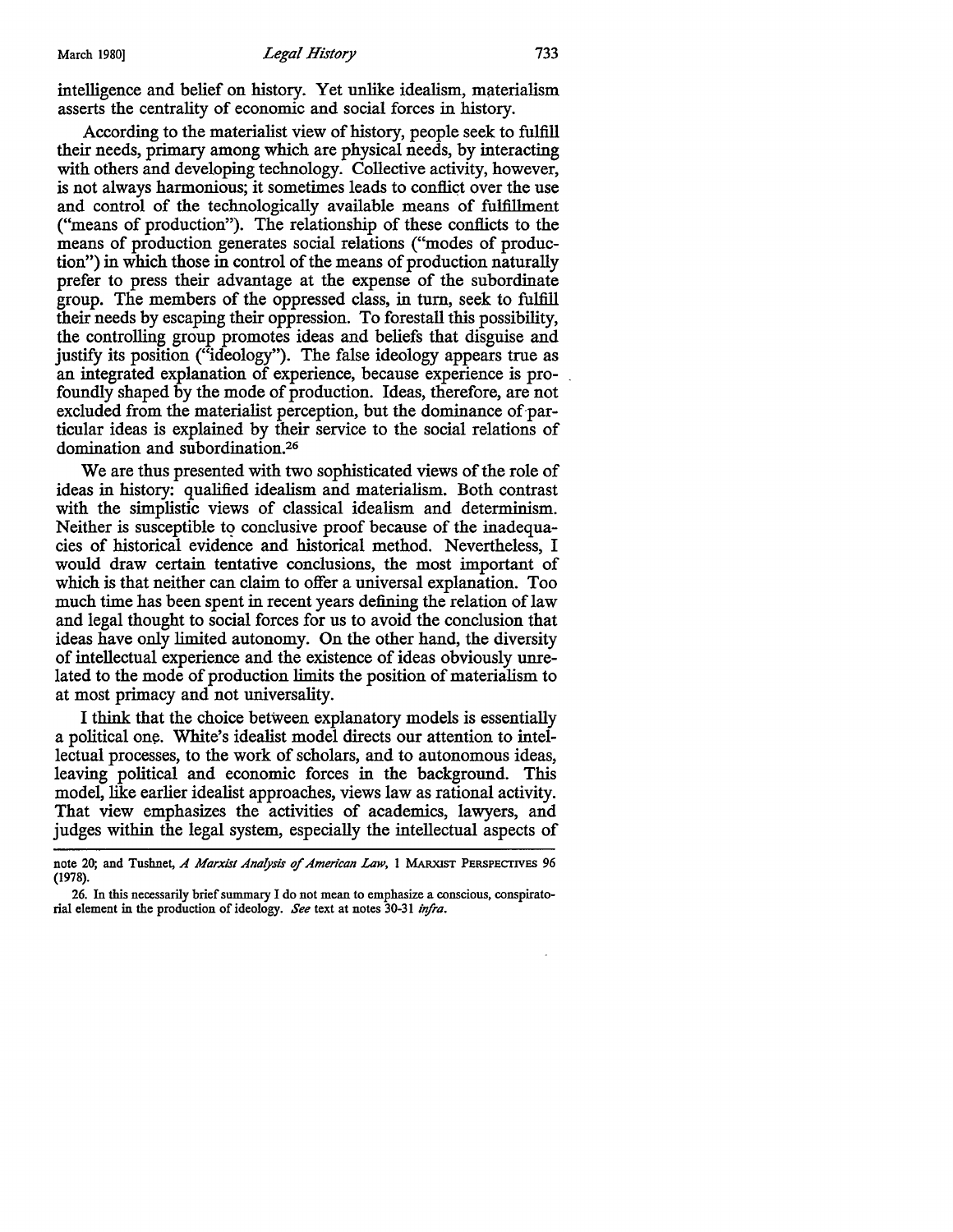their activity.<sup>27</sup> It implicitly holds out the promise of legal and social reform through the power of sweet reason. It deemphasizes the effects of the conceptual schemes and doctrines on the non-elite consumers of the legal system's products.

The materialist model, on the other hand, attacks quite directly questions of power, of truth, of human fulfillment, and of justice. History in this view is not a succession of interesting intellectual schema developing against a fuzzy background of social reform movements. Instead, it is characterized by an ongoing conflict of class against class. The legal system is seen as an arena in which the conflict is played out. Sometimes the conflict is obvious, as in a struggle over instrumental doctrinal rules. But a major contribution of the materialist approach is its insight into the origins and roles of aspects of legal thought that, on the surface, do not appear to be involved in the class struggle.

Structures of belief thus play a major role in the model, although not a primary role. Some of the most exciting current writing on law in the Marxist tradition stresses the hidden power of the intellectual constructs that originate in the class conflict. Such constructs should not be viewed either in isolation or merely in relation to amorphous social movements. They are intimately connected to fundamental issues of right raised by the materialist critique. Further, materialism considers not only the content of law  $-$  doctrines, principles, schools of jurisprudence — but also the legal form and legal order itself.

A first use of ideas in law is to build legitimacy for the social relations it protects.28 Legal ideology can be used to justify the state of affairs in society to the dominated and to the dominating. Hegemony is maintained not by force alone but also by inducing acceptance of values and institutions that appear to support an unequal distribution of power. Ideology will reduce dissatisfaction, or at least overt resistance, to the extent that it penetrates the lower class consciousness. The most likely penetration is of general principles, such as the neutrality of the legal system, rather than specific rules of law. For the dominating class, and especially for lawyers serving the interests of that class, legal ideology can reduce the cognitive dissonance that arises from participating in a process whose results are manifestly inconsistent with basic moral values.29

Not only substantive legal principles but also the legal form generates ideology.30 Under capitalism the legal form is homologous to

<sup>27.</sup> The choice of the idealist model is also in this way self-justificatory.

<sup>28~</sup> *See* Holt, *supra* note 20; Tushnet, *supra* note 20; Tushnet, *supra* note 25.

<sup>29.</sup> *See* R COVER, JUSTICE ACCUSED: ANTISLAVERY AND THE JUDICIAL PROCESS (1975); Kennedy, *The Structure of Blackstone's Commentaries,* 28 BUFFALO L. REV. 205 (1979).

<sup>30.</sup> Balbus, *Commodity Form and Legal Form,* 11 L. & Socv. REV. 571 (1977).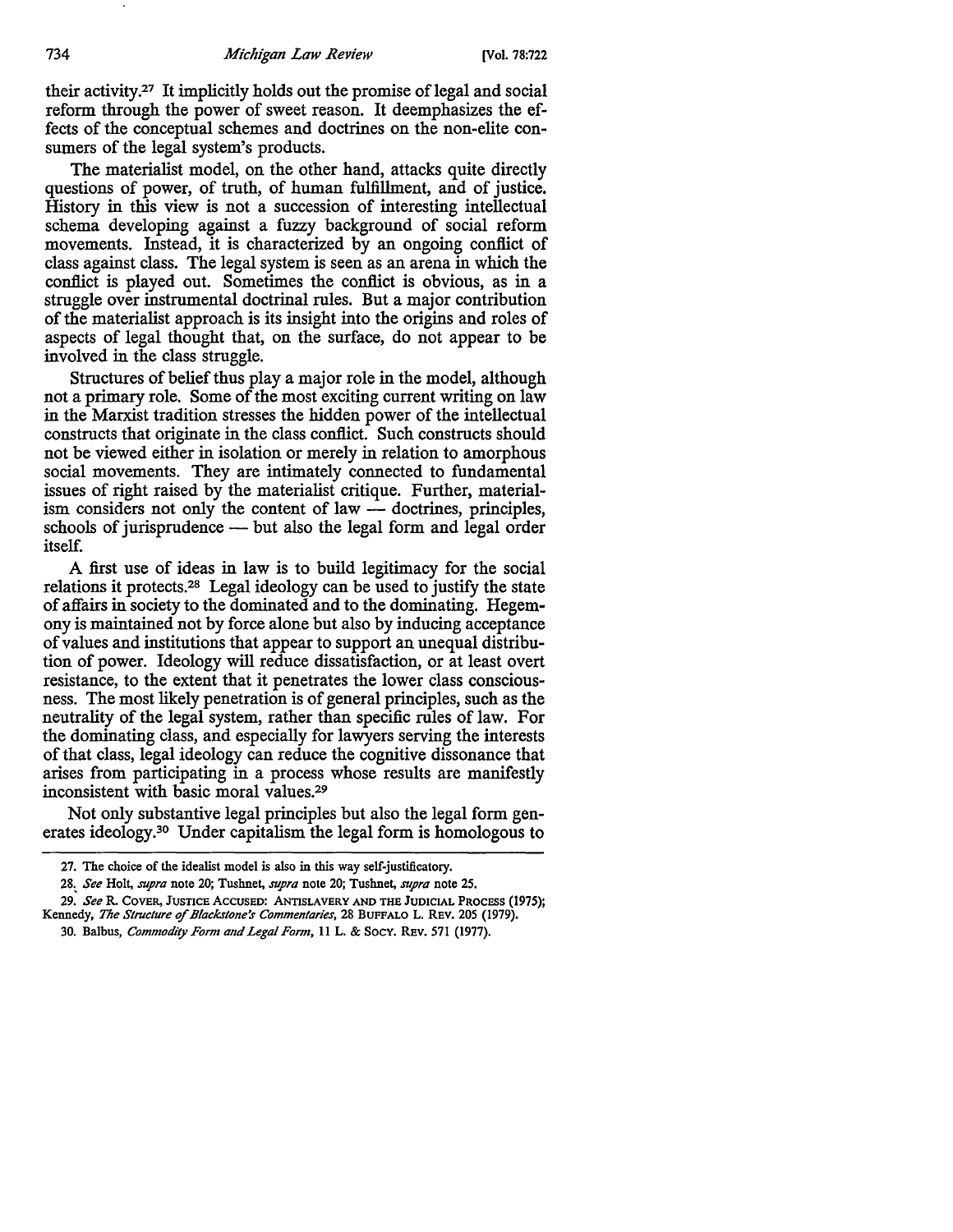the commodity form. The commodity form conceals the qualitative differences between the exchange values of two products and therefore the products' origins in human labor and the relations of capitalist and worker. Similarly, the legal form, the notion of impersonal equality before the law, conceals the qualitatively different nature of individuals who come before the law and the social relations that bring them there. Thus the capitalist legal order convincingly substitutes formal equality, liberty, and political community for the genuine, experiential forms of those values, thereby discouraging challenges to the existing social order. Autonomy of the legal system from direct pressure by political or economic interests does not imply neutrality: a deeper look at the role of ideology in legal history is necessary.

Delineating the connection between the mode of production and the ideology of the legal order is perhaps the most difficult task in developing a theory of causation. Because legal form and content are not always generated consciously by manipulative ruling-class ideologues, delineating the connection requires a legal phenomenology as part of legal history.31 This approach considers people's attempt to interpret their material and social experience by developing integrated theoretical structures. The law's approach to problems reflects those attempts and structures. Because economic relations are the primary elements of this experience, law corresponds to those relations. Thus, consciousness shapes law, but in a sophisticated and attenuated fashion with the mode of production as a touchstone. While this approach resembles White's in its view of the relation of legal ideas to cultural values, it has the advantages of more emphasis on the nature of the causal link and a closer relation between law and social forces.

#### III. **CONCLUSION**

Professor White is to be commended for raising the issue of the role of ideas in the history of the American legal system. Given the ostensible devotion of the system to cerebration, the importance of intellectual processes is clear and the attention paid to them is deserved. Raising issues and resolving them are two different things, however. White's work is exceptional but ultimately unsatisfying. On intellectual grounds, it fails to consider fully the relation of legal ideas to social forces, and the place of ideas in the causal nexus of legal history. Such breadth and depth are too much to be demanded of any single scholar. On personal grounds, however, it fails to direct attention to issues of justice, the basic issues legal scholars must confront. On both grounds, in my judgment, further research will be

<sup>3</sup> I. *See* Gabel, *Intention and Structure in Contractual Conditions: Outline of' a Method far Critical Legal Theory,* 61 MINN. L. REv. 601 (1977) ..